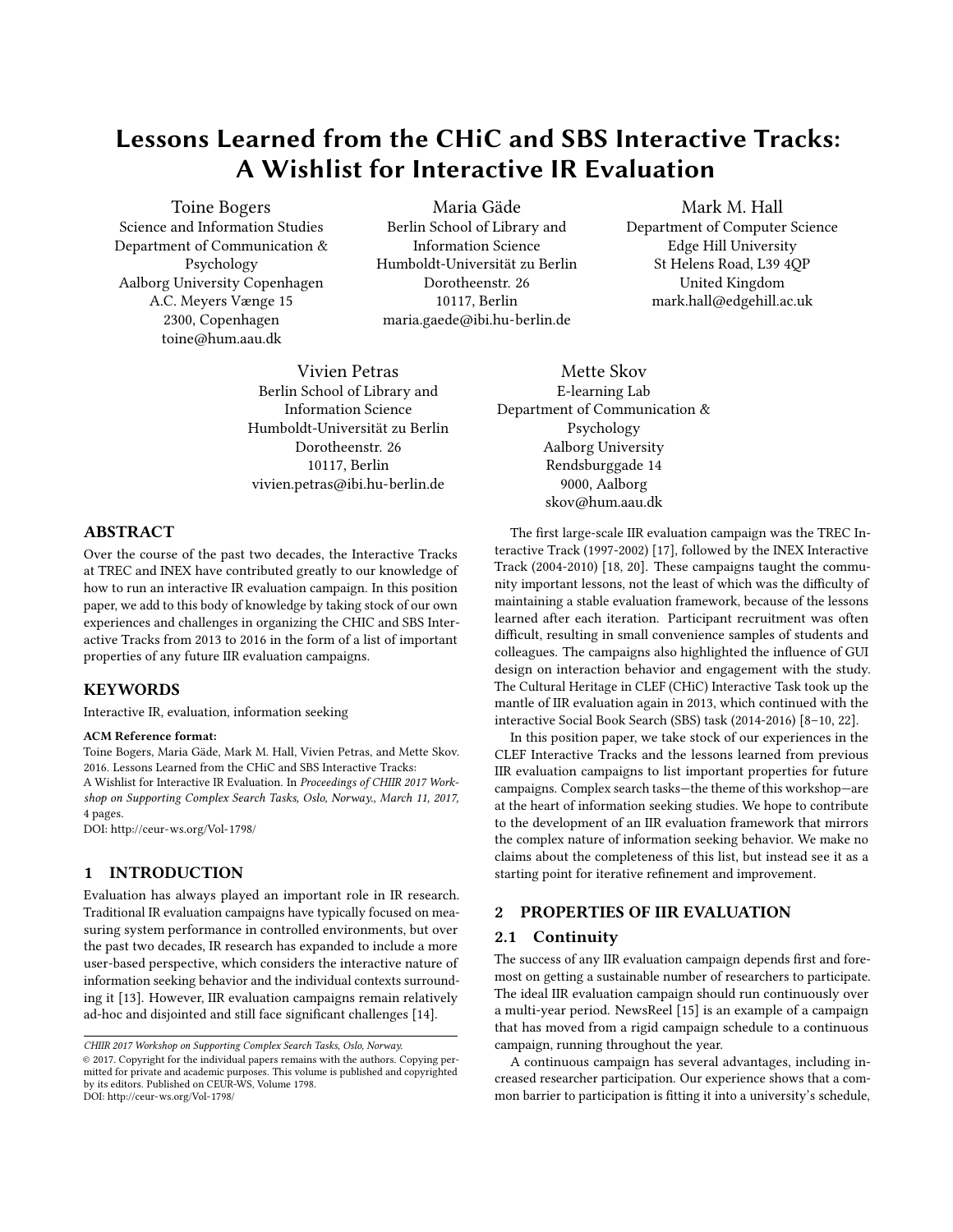both in terms of teaching obligations as well as being able to use the evaluation campaign as a teaching tool. Clashes and misalignment with these professional obligations was the most commonly stated reason for not participating in the different CLEF Interactive Tracks. A continuous campaign would also aid in participant recruitment as students or other participant groups are not always available throughout the year. System maintenance could easily be accounted for by short, fixed 'downtime' periods.

Workshops could then be organized to highlight interesting research and spark discussion. We suspect that the 12-month TREC or CLEF cycles are too short to achieve meaningful results with IIR studies, to attract enough participants, and account for the longer time it takes to run user studies. Data collected up to a particular point could be presented at workshops in 18-24 month intervals ideally attached to different conferences to ensure a varied potential audience. Naturally, it should be possible at any given point in time to extract the collected data for a particular research group that is participating, for instance to support its use in teaching.

#### 2.2 Complexity

In real life, searching for information takes place in a broader context. IIR studies have long tried to capture and represent this context through instruments such as simulated work tasks [\[6\]](#page-2-4). However, we believe that future IIR evaluation ought to broaden its scope to the entire information seeking process, both individual and collaborative [\[12\]](#page-2-5). Searching is only one aspect of information behavior and is often combined with browsing, exploration or interaction with a recommender system. Moreover, information behavior often takes place across and between different devices (desktop vs. smartphone) and modalities (digital vs. paper).

IIR studies should be representative of the real-life variety in users types, domains, and system designs. A comprehensive IIR research program would investigate domain-specific and professional information seeking alongside casual leisure searching, combining specialized systems as well as general web search for resources such as professional documents, books, music, traveling etc. Not all contexts may be studied within the same IIR evaluation campaign, but some could be combined or contrasted. The CHiC and SBS Interactive Tracks aimed to do this through variety in the simulated work tasks that were used, but we believe this was only a first step in the right direction.

Related phenomena such as serendipity should also be incorporated into the IIR evaluation wherever possible, drawing upon the scant lessons that have been learned about evaluating this in a laboratory setting [\[3\]](#page-2-6). In general, the complex nature of information behavior should be better represented in IIR evaluation campaigns.

#### 2.3 Flexibility

While the core of an IIR evaluation campaign should be as stable as possible to enable comparisons over time, we wish to advocate for as much flexibility as possible around this stable core to allow for different research questions and approaches within a common IIR framework.

When it comes to individual research contexts and interests of the researchers, experiments often need to be flexible with respect to gathering of background and contextual information. Different research teams may want to focus on different aspects of search behavior or interfaces and may therefore need to ask different preand post-task questions of their participants. Ideally, the system would let researchers easily plug in and swap out different questions depending on the research team's interests. Ideally, such question sets could then be stored in the system and used in future experiments by other teams.

Another example is the flexibility in choosing different search interfaces to study the effects of the GUI on information seeking behavior. This was used to great effect in the 2015 and 2016 SBS Interactive Tracks  $[8, 9]$  $[8, 9]$  $[8, 9]$  to examine how different interfaces can support the different search stages.

Increasing flexibility is not without its challenges however. Exposing different participant groups to different sets (and sizes) of pre-/post-task questions or interfaces may lead to different levels of fatigue or learning effects, which could influence the integrity of the collected data and any future comparisons. The optimal tradeoff between stability and flexibility is far from a solved problem.

#### 2.4 Realism

Another essential property of user-based IR evaluation is realism, which applies to different aspects of the evaluation process. One is the use of a document collection that is realistic in size and content variety. It ensures that participants do not become frustrated, because they cannot find relevant documents, which could affect search behavior as well as engagement.

Ensuring realism also includes participant sampling. Ideally, an IIR evaluation campaign recruits participants that are a realistic representation of the general target population to avoid the introduction of biases [\[7,](#page-2-8) p. 241]. Future IIR studies should have a high variety of participants rather than focusing on the academic sector. The influence of the participants' motivation to be part of an IIR study also needs to be taken into account.

Another element is the use of realistic representations of realworld information needs. Typically, simulated work tasks [\[6\]](#page-2-4) are used to support the search behavior of participants in the form of cover stories that include extra context about the background task. Their formulation based on "the user's own personal information need or in relation to a set of simulated needs" [\[6,](#page-2-4) p. 229] is essential for using them to their full potential [\[4](#page-2-9)[–6\]](#page-2-4).

The question of how best to generate such realistic information needs remains largely unanswered. One possibility is to use search log analysis to identify popular queries and generate a cover story around them. However, such cover stories would always be a best-guess justification. The 2016 SBS Interactive Track [\[8\]](#page-2-2) was the first edition of the CLEF Interactive Tracks where we successfully used real-world examples of complex information needs taken from the LibraryThing forums as additional, optional work tasks. These tasks were rich in variety and detail, and this sentiment was also expressed by our participants. This does yield two new questions:  $(1)$  whether participants would be able to tell the difference between simulated and real-world work tasks, and (2) whether any resulting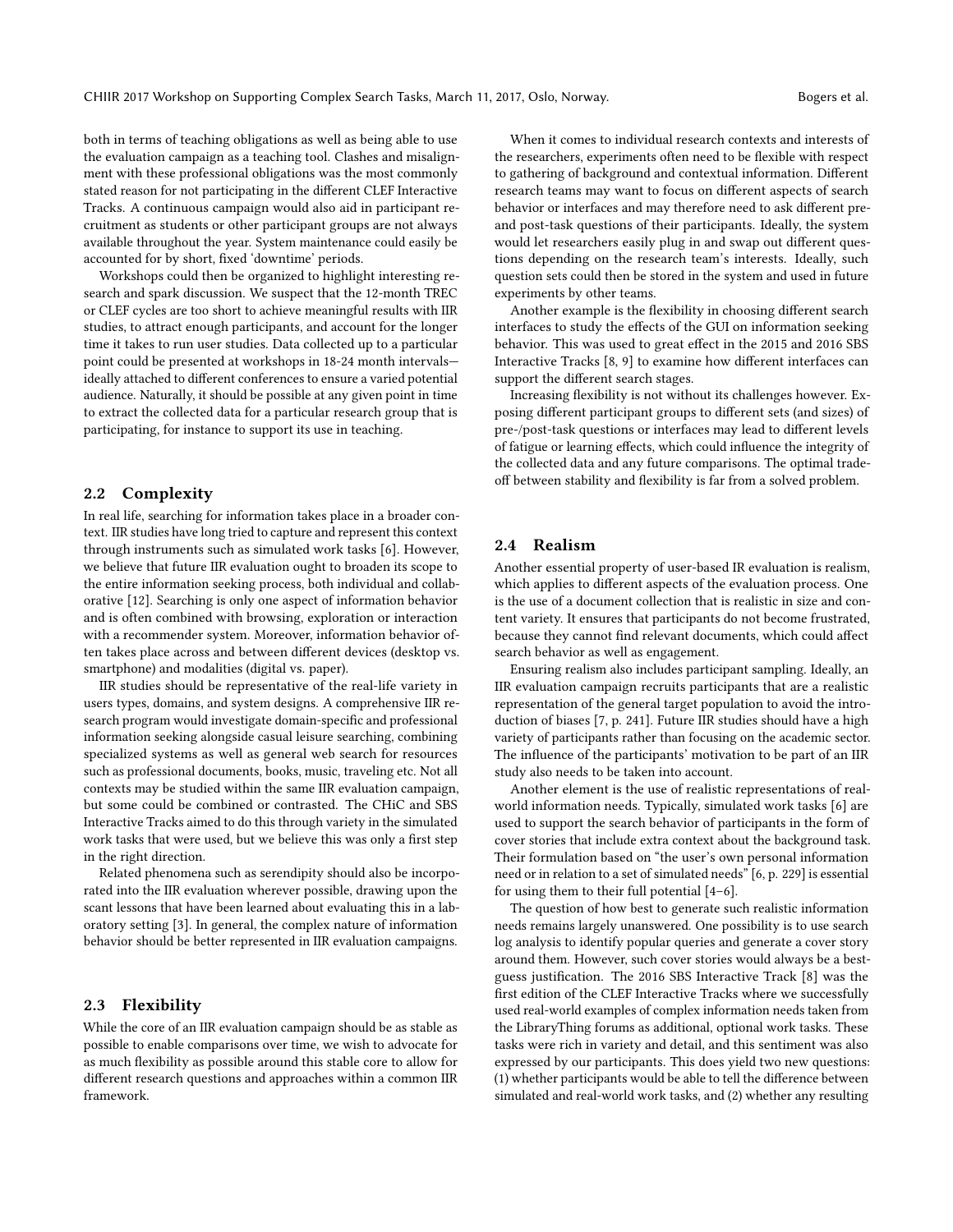Lessons Learned from the CHiC and SBS Interactive Tracks:

A Wishlist for Interactive IR Evaluation CHIIR 2017 Workshop on Supporting Complex Search Tasks, March 11, 2017, Oslo, Norway.

differences in information seeking behavior would observable and meaningful.

In addition to realism in the information needs, the evaluation data set also should represent a realistic and engaging scenario. The CHiC data set was based on an extract from Europeana and demonstrated a wide range of topics, however the individual items in the data-set were often sparse in their information and primarily metadata based. In the SBS tasks, the data-set used was based on data aggregated from Amazon, LibraryThing, and the British Library. This provided a realistic and detailed data-set. However, over the duration of the SBS tasks, the data became more and more outdated and users often tried to search for newer books that the data-set did not yet contain. Thus how to have a realistic, engaging, and upto-date data-set, while at the same time maintaining comparability across iterations of the evaluation is an open question.

Simulated system prototypes have the advantage of full system and content control as well as the possibility to test alternative features and interactions. On the other side, the user experience highly depends on the look and feel of the interfaces and interaction design. Systems need to meet user needs and expectations in order to reduce their influence on behavior and learning effects. Training tasks can be used to create similar requirements for participants as well as familiarity with unknown systems [\[16\]](#page-3-6).

#### 2.5 Measurability

IIR studies use a variety of quantitative measures, but also qualitative descriptions of information seeking behavior. Both quantitative and qualitative approaches for result representations in this research are rarely comparable—not only because of their different study and audience foci, but also because the reported measures and descriptions are not based on agreed-upon standards. The comparability of results needs to be ensured for long-term-oriented IIR evaluation campaigns.

While the majority of studies gather a variety of performance, interaction, and usability data, no framework for the interpretation of these "numbers" exists [\[14\]](#page-2-1). Depending on expected behaviors or user goals, the session duration, number of queries and results viewed can be interpreted in different ways. For example, a long session duration can be a sign of both a good or bad user experience. Binary relevance assessments are rarely applicable when dealing with real users. During an information seeking process, usefulness and satisfaction seem to play a more important role but need to be operationalized for IIR research [\[1\]](#page-2-10).

Any successful IIR evaluation framework needs to include standardized measures and description approaches, possibly with agreedupon interpretations-comparable to the common effectiveness measures used in system-based IR evaluation.

Full comparability also requires that IIR experiments can easily be replicated by other researchers. A number of tools have been proposed to enable this replication. Toms et al. (2004) designed and implemented the WiIRE (Web-based Interactive Information Retrieval) system [\[21\]](#page-3-7), which was used in the TREC-11 Interactive Track, an updated version of which was used at INEX 2007 [\[23\]](#page-3-8). Hall et al. (2013) developed the PyIRE system [\[11\]](#page-2-11), which has been used in the CHiC and SBS Interactive Tracks. Other systems include

SCAMP [\[19\]](#page-3-9) and CIRSE [\[2\]](#page-2-12). However, none of these have been used outside of the initial IIR evaluation they were designed for, primarily due to the complexity of setting up the systems and the lack of documentation.

## 3 WHAT NEXT?

We believe that an essential next step for our wishlist of IIR evaluation properties is to discuss them with the community. The list should then be extended and elaborated upon using other related work with a particular focus on how to approach any challenges. Another important step is to investigate how different properties interact and interfere with each other (e.g., flexibility  $&$  continuity). A new IIR evaluation campaign and related researcher community could then be designed around these properties to expand our understanding of information (seeking) behavior.

Another aspect of IIR evaluation for future work is the question of real vs simulated users. As the usability and visual design of the evaluation interface have a significant impact on the IIR evaluation process, the question of how these factors should be integrated into user simulation is one that will need further attention.

#### **REFERENCES**

- <span id="page-2-10"></span>[1] Nicholas J Belkin, Michael Cole, and Jingjing Liu. 2009. A Model for Evaluation of Interactive Information Retrieval. In Proceedings of the SIGIR 2009 Workshop on the Future of IR Evaluation. 7–8.
- <span id="page-2-12"></span>[2] Ralf Bierig, Jacek Gwizdka, and M. J. Cole. 2009. A User-centered Experiment and Logging Framework for Interactive Information Retrieval. In Proceedings of the SIGIR 2009 Workshop on Understanding the User: Logging and Interpreting User Interactions in Information Search and Retrieval. 8–11.
- <span id="page-2-6"></span>[3] Toine Bogers, Rune Rosenborg Rasmussen, and Louis Sebastian Bo Jensen. 2013. Measuring Serendipity in the Lab: The Effects of Priming and Monitoring. In Proceedings of the iConference 2013. 703–706.
- <span id="page-2-9"></span>[4] Pia Borlund. 2003. The IIR Evaluation Model: A Framework for Evaluation of Interactive Information Retrieval Systems. Information Research 8, 3 (2003).
- [5] Pia Borlund. 2016. A Study of the Use of Simulated Work Task Situations in Interactive Information Retrieval Evaluations: A Meta-Evaluation. Journal of Documentation 72, 3 (2016), 394–413.
- <span id="page-2-4"></span>[6] Pia Borlund and Peter Ingwersen. 1997. The Development of a Method for the Evaluation of Interactive Information Retrieval Systems. Journal of Documentation 53, 3 (1997), 225–250.
- <span id="page-2-8"></span>[7] Donald O. Case and Lisa M. Given. 2016. Looking for Information: A Survey of Research on Information Seeking, Needs, and Behavior (4th ed.). Emerald Group Publishing, Bingley, UK.
- <span id="page-2-2"></span>[8] Maria Gäde, Mark Michael Hall, Hugo C. Huurdeman, Jaap Kamps, Marijn Koolen, Mette Skov, Toine Bogers, and David Walsh. 2016. Overview of the SBS 2016 Interactive Track. In Working Notes of the CLEF 2016 Conference (CEUR Workshop Proceedings), Krisztian Balog, Linda Cappellato, Nicola Ferro, and Craig Macdonald (Eds.), Vol. 1609. CEUR-WS.org, 1024–1038.
- <span id="page-2-7"></span>[9] Maria Gäde, Mark Michael Hall, Hugo C. Huurdeman, Jaap Kamps, Marijn Koolen, Mette Skov, Elaine Toms, and David Walsh. 2015. Overview of the SBS 2015 Interactive Track. In Working Notes of the CLEF 2015 Conference (CEUR Workshop Proceedings), Linda Cappellato, Nicola Ferro, Gareth J. F. Jones, and Eric SanJuan (Eds.), Vol. 1391. CEUR-WS.org.
- <span id="page-2-3"></span>Mark Michael Hall, Hugo C. Huurdeman, Marijn Koolen, Mette Skov, and David Walsh. 2014. Overview of the INEX 2014 Interactive Social Book Search Track. In Working Notes of the CLEF 2014 Conference (CEUR Workshop Proceedings), Linda Cappellato, Nicola Ferro, Martin Halvey, and Wessel Kraaij (Eds.), Vol. 1180. CEUR-WS.org, 480–493.
- <span id="page-2-11"></span>[11] Mark M Hall, Spyros Katsaris, and Elaine Toms. 2013. A Pluggable Interactive IR Evaluation Work-bench. In European Workshop on Human-Computer Interaction and Information Retrieval. 35–38.<http://ceur-ws.org/Vol-1033/paper4.pdf>
- <span id="page-2-5"></span>[12] Preben Hansen, Chirag Shah, and Claus-Peter Klas. 2015. Collaborative Information Seeking. Springer.
- <span id="page-2-0"></span>[13] Diane Kelly. 2009. Methods for Evaluating Interactive Information Retrieval Systems with Users. Foundations and Trends in Information Retrieval 3, 1–2 (2009), 1–224.
- <span id="page-2-1"></span>[14] Diane Kelly and Cassidy R Sugimoto. 2013. A Systematic Review of Interactive Information Retrieval Evaluation Studies, 1967–2006. Journal of the American Society for Information Science and Technology 64, 4 (2013), 745–770.